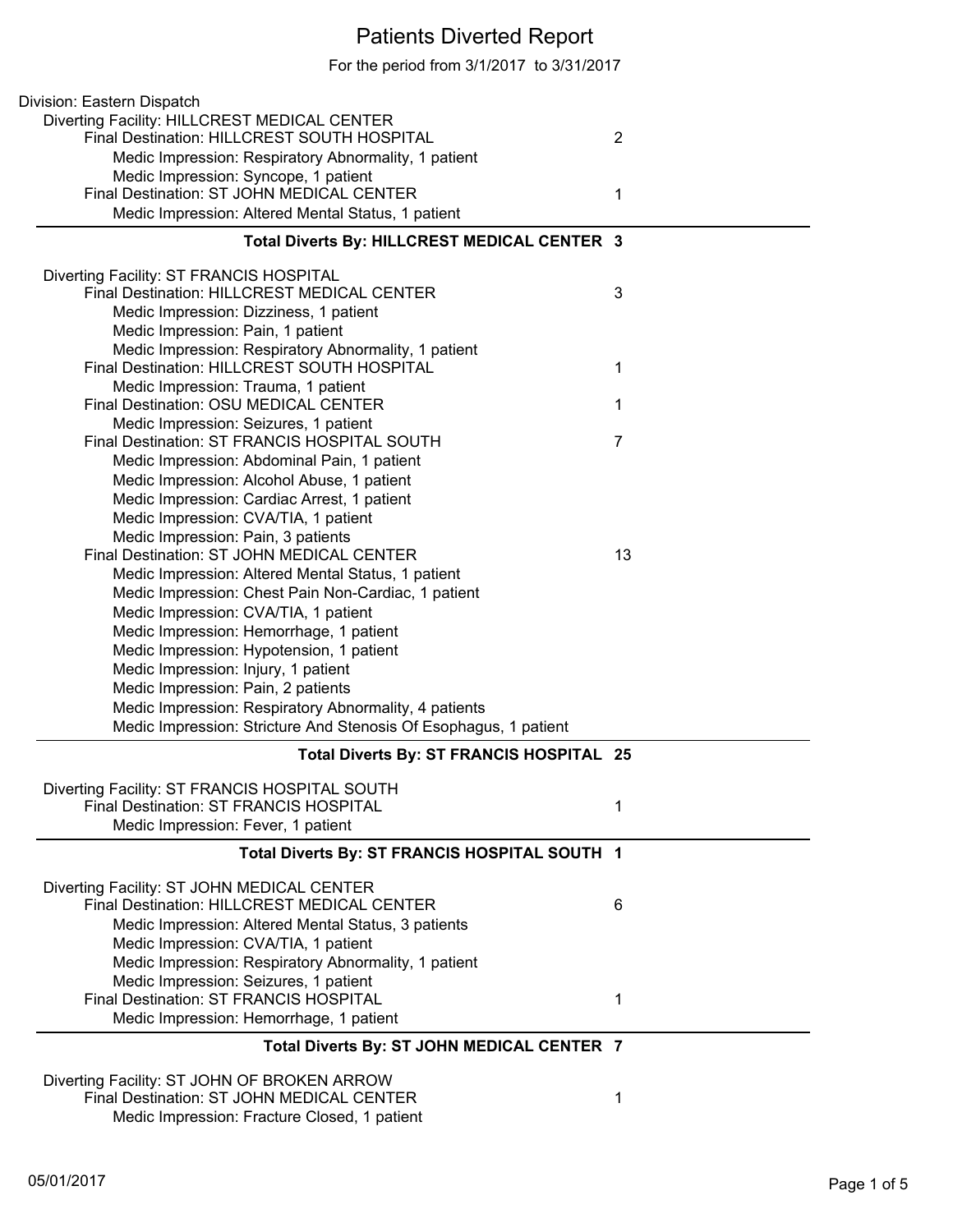**Total Diverts By: ST JOHN OF BROKEN ARROW 1**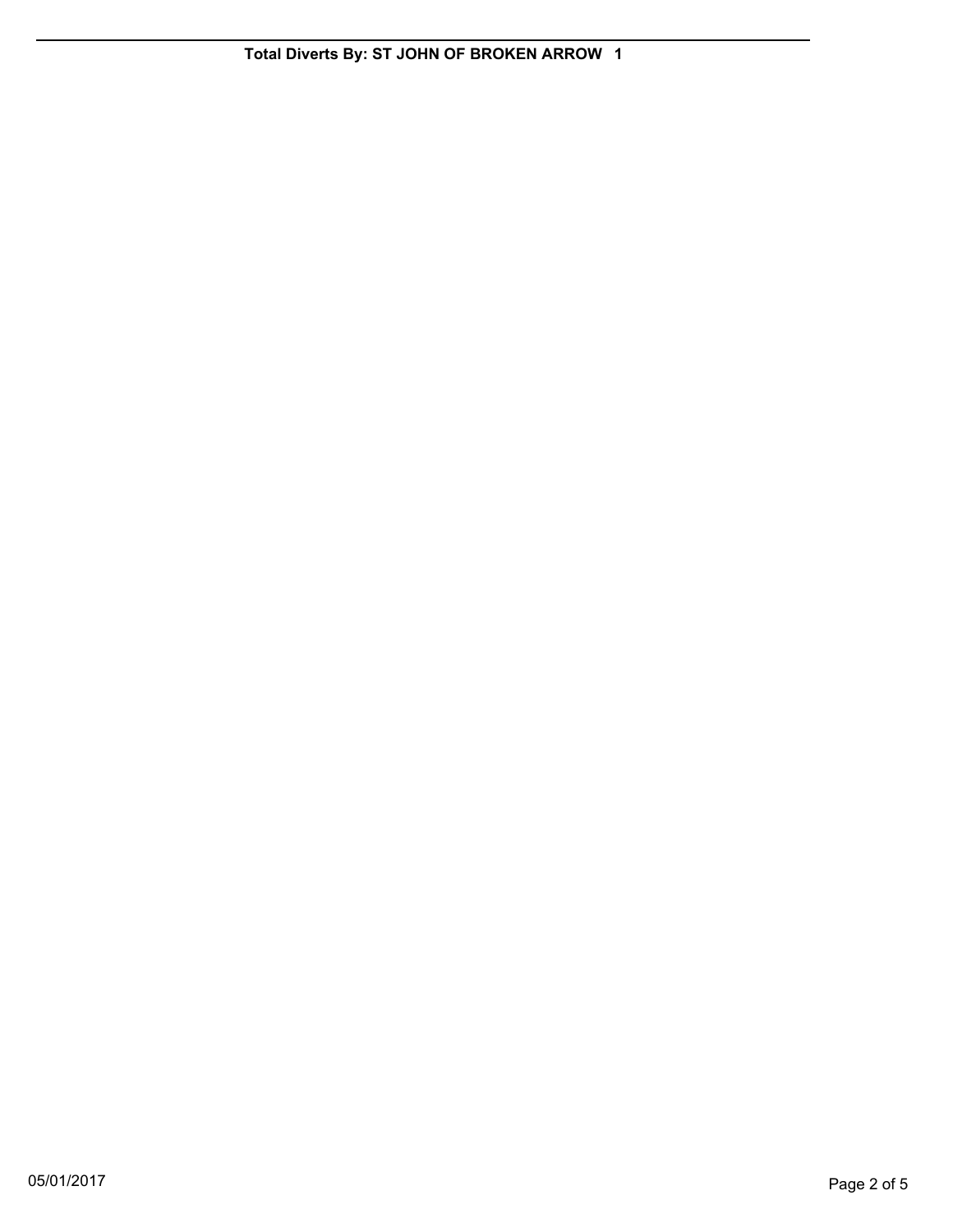| Division: Western Dispatch                                                                         |                |
|----------------------------------------------------------------------------------------------------|----------------|
| Diverting Facility: ALLIANCE HEALTH - MIDWEST<br>Final Destination: SOUTHWEST INTEGRIS MEDICAL CEN | 1              |
| Medic Impression: Syncope, 1 patient                                                               |                |
| Final Destination: ST ANTHONYS HOSPITAL                                                            | 1              |
| Medic Impression: Abdominal Pain, 1 patient                                                        |                |
| Total Diverts By: ALLIANCE HEALTH - MIDWEST 2                                                      |                |
| Diverting Facility: BAPTIST INTEGRIS MEDICAL CENTER                                                |                |
| Final Destination: ALLIANCE HEALTH - DEACONESS                                                     | $\overline{2}$ |
| Medic Impression: Abdominal Pain, 1 patient                                                        |                |
| Medic Impression: Chest Pain Non-Cardiac, 1 patient                                                |                |
| Final Destination: BAPTIST INTEGRIS MEDICAL CENTER                                                 | 1              |
| Medic Impression: Hypotension, 1 patient                                                           |                |
| Final Destination: MERCY HEALTH CENTER                                                             | $\overline{2}$ |
| Medic Impression: Syncope, 1 patient                                                               |                |
| Medic Impression: Trauma, 1 patient                                                                |                |
| Final Destination: SOUTHWEST INTEGRIS MEDICAL CEN                                                  | 3              |
| Medic Impression: Pain, 1 patient                                                                  |                |
| Medic Impression: Respiratory Abnormality, 1 patient<br>Medic Impression: Syncope, 1 patient       |                |
|                                                                                                    |                |
| Total Diverts By: BAPTIST INTEGRIS MEDICAL CENTER 8                                                |                |
| Diverting Facility: MERCY HEALTH CENTER                                                            |                |
| Final Destination: BAPTIST INTEGRIS MEDICAL CENTER                                                 | 8              |
| Medic Impression: Altered Mental Status, 1 patient                                                 |                |
| Medic Impression: Bacterial Infection, 1 patient                                                   |                |
| Medic Impression: Diabetes Mellitus Uncontrolled, 1 patient                                        |                |
| Medic Impression: Dizziness, 1 patient                                                             |                |
| Medic Impression: Hemorrhage Of Gastrointestinal Tract, 1 patient                                  |                |
| Medic Impression: Pain, 1 patient                                                                  |                |
| Medic Impression: Respiratory Abnormality, 1 patient                                               |                |
| Medic Impression: Trauma, 1 patient<br>Final Destination: INTEGRIS MEDICAL CENTER - EDMOND         | 1              |
| Medic Impression: Trauma, 1 patient                                                                |                |
| Final Destination: OKLAHOMA HEART HOSPITAL                                                         | 3              |
| Medic Impression: Altered Mental Status, 1 patient                                                 |                |
| Medic Impression: Nausea/Vomiting, 1 patient                                                       |                |
| Medic Impression: Respiratory Abnormality, 1 patient                                               |                |
| Final Destination: OU MEDICAL CENTER EDMOND                                                        | 1              |
| Medic Impression: Pain, 1 patient                                                                  |                |
| Final Destination: PRESBYTERIAN TOWER-OU MEDICAL                                                   | 1              |
| Medic Impression: Assault, 1 patient                                                               |                |
| Final Destination: ST. ANTHONY HEALTHPLEX NORTH                                                    | 1              |
| Medic Impression: Abdominal Pain, 1 patient                                                        |                |
| Total Diverts By: MERCY HEALTH CENTER 15                                                           |                |
| Diverting Facility: NORMAN REGIONAL MEDICAL CENTER - MOORE                                         |                |
| Final Destination: SOUTHWEST INTEGRIS MEDICAL CEN                                                  | 1              |
| Medic Impression: Altered Mental Status, 1 patient                                                 |                |
| Total Diverts By: NORMAN REGIONAL MEDICAL CENTER - MOORE 1                                         |                |
| Diverting Facility: OKLAHOMA CITY VA HOSPITAL                                                      |                |
| Final Destination: ALLIANCE HEALTH - DEACONESS                                                     | 1              |
| Medic Impression: Pain, 1 patient                                                                  |                |
| Final Destination: BAPTIST INTEGRIS MEDICAL CENTER                                                 | 3              |
| Medic Impression: Altered Mental Status, 2 patients                                                |                |
| Medic Impression: Respiratory Abnormality, 1 patient                                               |                |
| Final Destination: MERCY HEALTH CENTER                                                             |                |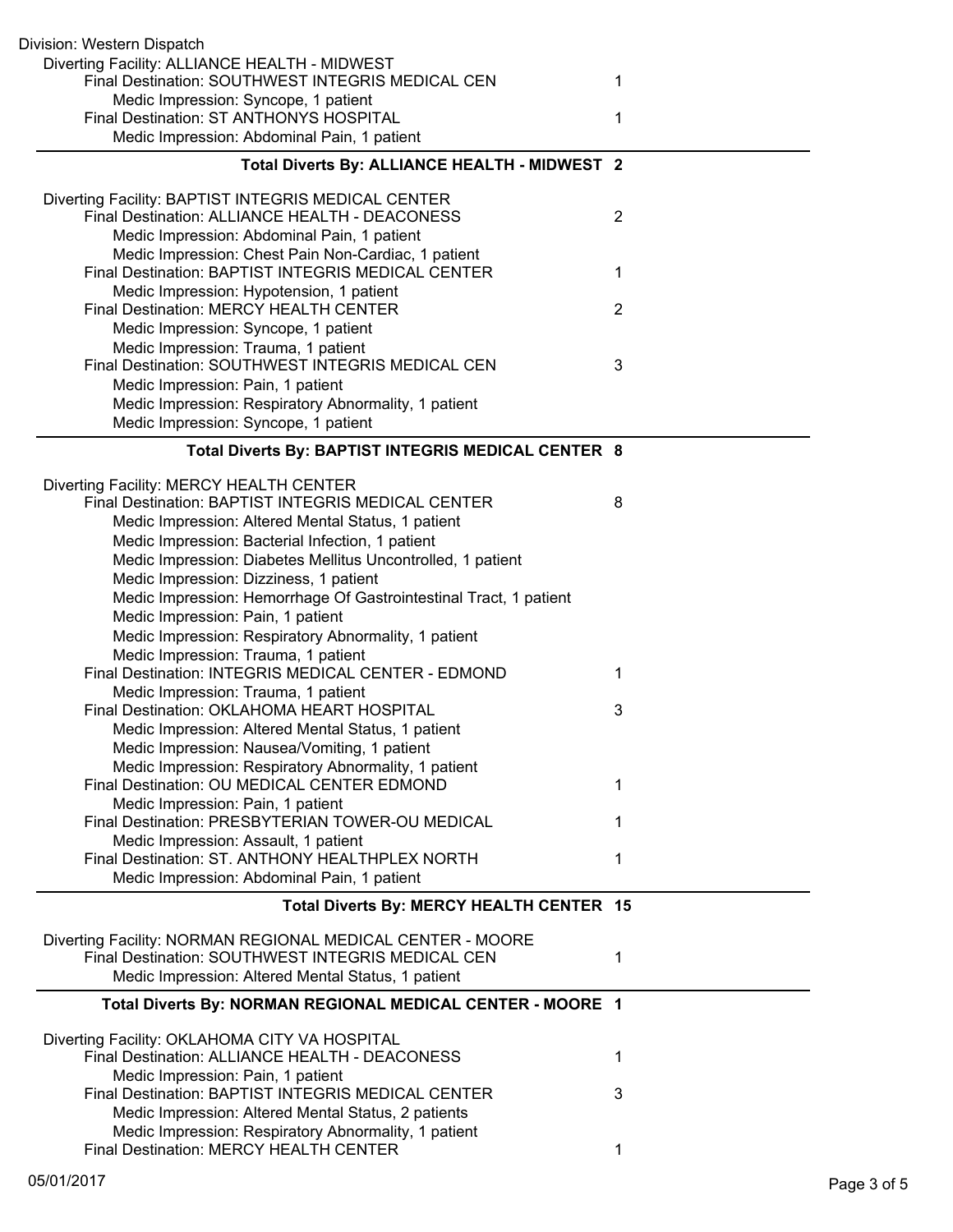| Medic Impression: Cognitive Defects, 1 patient<br>Final Destination: OKLAHOMA CITY VA HOSPITAL              | 1              |
|-------------------------------------------------------------------------------------------------------------|----------------|
| Medic Impression: Altered Mental Status, 1 patient                                                          |                |
| Final Destination: OKLAHOMA HEART HOSPITAL SOUTH<br>Medic Impression: Chest Pain Non-Cardiac, 1 patient     | 1              |
| Final Destination: OU MEDICAL CENTER EDMOND                                                                 | 1              |
| Medic Impression: Trauma, 1 patient<br>Final Destination: PRESBYTERIAN TOWER-OU MEDICAL                     | 4              |
| Medic Impression: Altered Mental Status, 1 patient                                                          |                |
| Medic Impression: Chest Pain Non-Cardiac, 1 patient<br>Medic Impression: Respiratory Abnormality, 1 patient |                |
| Medic Impression: Trauma, 1 patient                                                                         |                |
| Final Destination: SOUTHWEST INTEGRIS MEDICAL CEN                                                           | 8              |
| Medic Impression: ACS, 1 patient                                                                            |                |
| Medic Impression: Angina, 1 patient<br>Medic Impression: Chronic Airway Obstruction, 1 patient              |                |
| Medic Impression: Injury, 1 patient                                                                         |                |
| Medic Impression: Respiratory Abnormality, 2 patients                                                       |                |
| Medic Impression: Trauma, 1 patient                                                                         |                |
| Medic Impression: Wound, Disruption, 1 patient<br>Final Destination: ST ANTHONYS HOSPITAL                   | 5              |
| Medic Impression: Altered Mental Status, 2 patients                                                         |                |
| Medic Impression: Hemorrhage Of Gastrointestinal Tract, 1 patient                                           |                |
| Medic Impression: Respiratory Abnormality, 2 patients                                                       |                |
| Total Diverts By: OKLAHOMA CITY VA HOSPITAL 25                                                              |                |
| Diverting Facility: OKLAHOMA HEART HOSPITAL                                                                 |                |
| Final Destination: BAPTIST INTEGRIS MEDICAL CENTER                                                          | 1              |
| Medic Impression: Cardiac Arrest, 1 patient<br>Final Destination: MERCY HEALTH CENTER                       | 2              |
|                                                                                                             |                |
| Medic Impression: Abdominal Pain, 1 patient                                                                 |                |
| Medic Impression: Altered Mental Status, 1 patient                                                          |                |
| Total Diverts By: OKLAHOMA HEART HOSPITAL 3                                                                 |                |
| Diverting Facility: OKLAHOMA HEART HOSPITAL SOUTH                                                           |                |
| Final Destination: SOUTHWEST INTEGRIS MEDICAL CEN                                                           | 1              |
| Medic Impression: Chest Pain Non-Cardiac, 1 patient                                                         |                |
| Total Diverts By: OKLAHOMA HEART HOSPITAL SOUTH 1                                                           |                |
| Diverting Facility: OU MEDICAL CENTER EDMOND                                                                |                |
| Final Destination: INTEGRIS MEDICAL CENTER - EDMOND                                                         | 5              |
| Medic Impression: Allergies, 1 patient<br>Medic Impression: Altered Mental Status, 1 patient                |                |
| Medic Impression: Pain, 1 patient                                                                           |                |
| Medic Impression: Syncope, 1 patient                                                                        |                |
| Medic Impression: Trauma, 1 patient                                                                         |                |
| Total Diverts By: OU MEDICAL CENTER EDMOND 5                                                                |                |
| Diverting Facility: PRESBYTERIAN TOWER-OU MEDICAL                                                           |                |
| Final Destination: ALLIANCE HEALTH - DEACONESS                                                              | $\overline{2}$ |
| Medic Impression: Abdominal Pain, 1 patient<br>Medic Impression: Fever, 1 patient                           |                |
| Final Destination: ALLIANCE HEALTH - MIDWEST                                                                | 1              |
| Medic Impression: Chest Pain Non-Cardiac, 1 patient                                                         |                |
| Final Destination: BAPTIST INTEGRIS MEDICAL CENTER                                                          | 3              |
| Medic Impression: Cardiac Arrest, 1 patient<br>Medic Impression: Fracture Closed, 1 patient                 |                |
| Medic Impression: Syncope, 1 patient<br>Final Destination: OKLAHOMA CITY VA HOSPITAL                        | 1              |